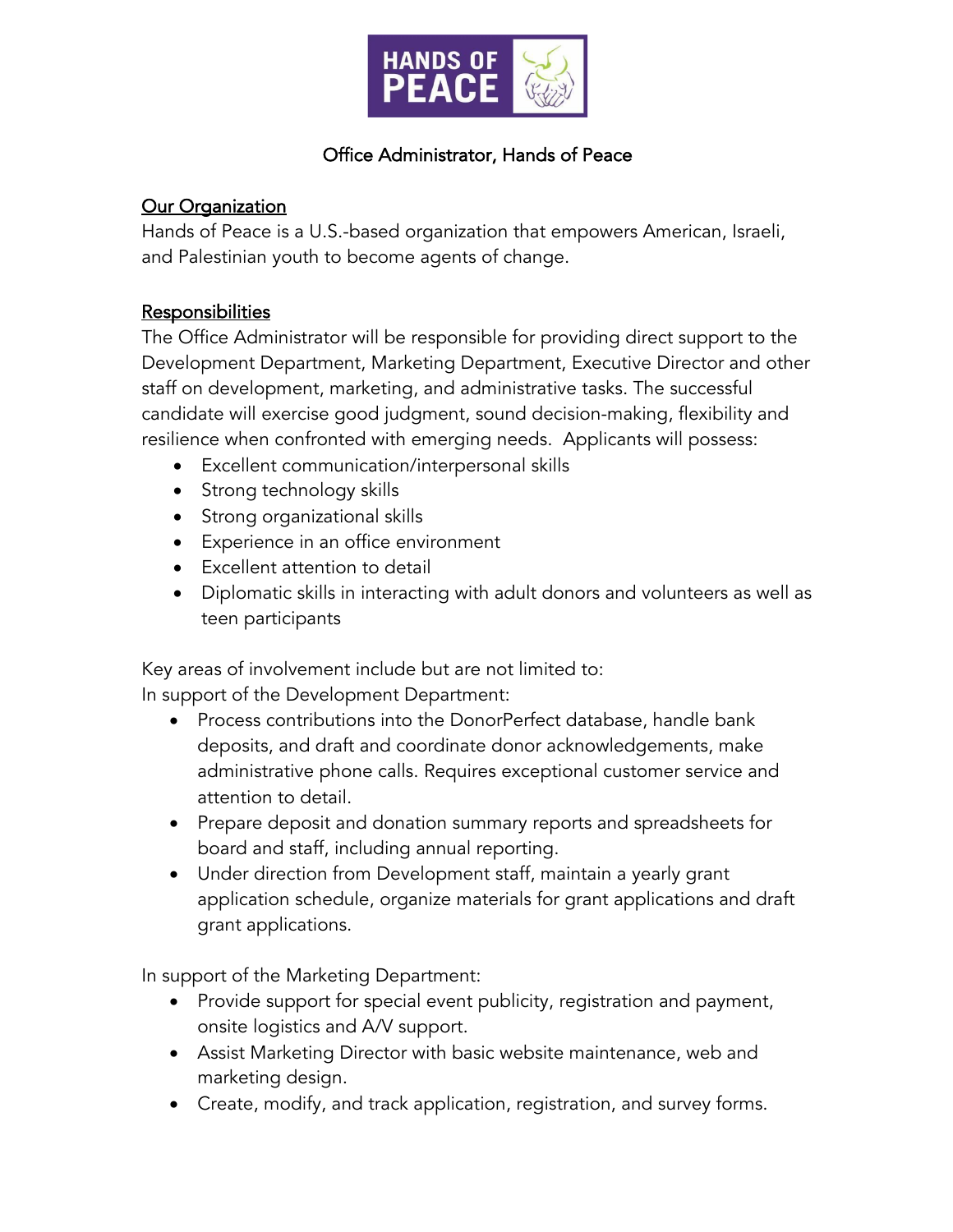- Publish application links for program and job applications to various platforms and track incoming applications.
- Pull and verify accuracy of lists for email and mail campaigns.
- Oversee inventory of physical and digital marketing materials.

In support of the Executive Director:

- Manage the physical office, including ordering and managing office inventory, maintaining a clean and efficient office, answering and directing phone calls, processing and sorting mail, and providing general hardware/software support and training for other staff.
- Schedule regular staff meetings and other meetings as needed, manage electronic calendars, and take minutes.
- Maintain database and ensure all data is up to date following internal best practices.

Other duties as assigned, including occasional event support during nights or weekends.

## Qualifications

- Four-Year Degree required.
- Excellent organizational skills, self-starter with ability to meet deadlines and balance competing priorities.
- Excellent computer skills and the ability to work in/learn many different technology platforms including the following or similar programs:
	- Google Suite
	- Microsoft Suite
	- Spreadsheets and mail merge
	- DonorPerfect or similar CRM database
	- WordPress or similar web platforms
	- DropBox
	- Zoom and other communication platforms
	- Social media platforms such as Facebook, Instagram, Twitter, HootSuite
	- Design programs such as Canva, Photoshop, Publisher
	- Experience with photography and video shooting/editing is a plus.
- Physical requirements include ability to lift 25 pounds and regularly spend hours working on the computer.
- 1-Year of experience in a similar role preferred.